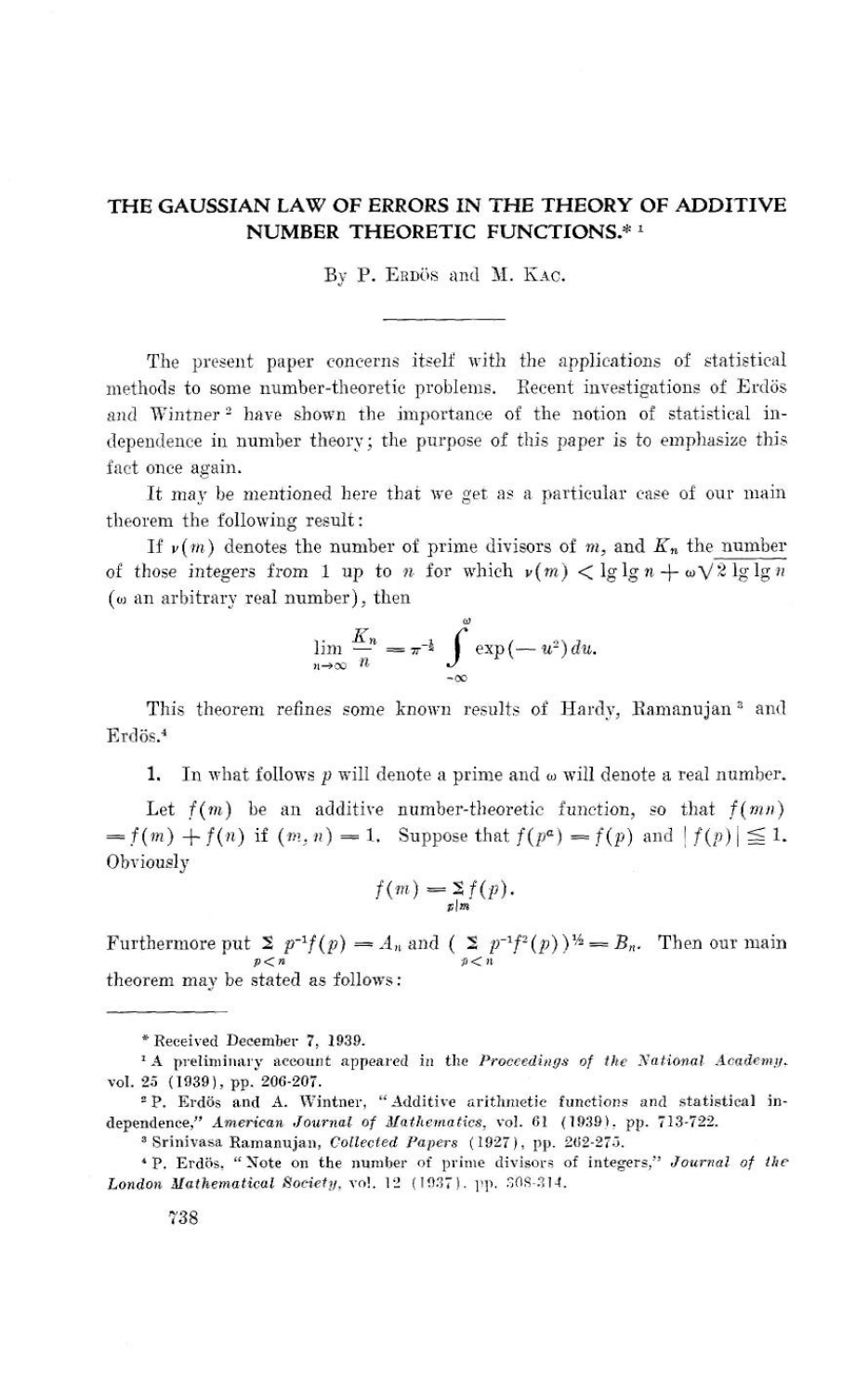THEOREM. If  $B_n \to \infty$  as  $n \to \infty$ , and  $K_n$  denotes the number of integers m from 1 up to n for which

$$
f(m) < A_n + \omega \sqrt{2} \, B_n
$$

then

$$
\lim_{n\to\infty}\frac{K_n}{n}=\pi^{-\frac{1}{2}}\int\limits_{-\infty}^{\omega}\exp\left(-u^2\right)du=D(\omega).
$$

2. We first prove the following

LEMMA 1. Let

$$
f_l(m) = \sum_{\substack{p|m\\p
$$

Then denoting by  $\delta_1$  the density of the set of integers m for which  $f_1(m)$  $\langle A_1+\omega\sqrt{2}B_1\$  one has

$$
\lim_{l\to\infty}\delta_l=D(\omega).
$$

Let  $\rho_p(n)$  be 0 or  $f(p)$  according as p does not or does divide n. Then

$$
f_i(m)=\sum_{p
$$

Since the  $\rho_p(n)$  are statistically independent,  $f_l(m)$  behaves like a sum of independent random variables and consequently the distribution function of  $f_l(m) = A_l/\sqrt{2} B_l$  is a convolution (Faltung) of the distribution functions of  $\rho_p(m) \longrightarrow p^{-1}f(p)/\sqrt{2}B_l^5$   $(p < l)$ . It is easy to see that the "central limit" theorem of the calculus of probability" can be applied to the present case,<sup>6</sup> and this proves our lemma.

3. Lemma 1 is the only " statistical " lemma in the proof. Using this iemma, the main result will be established by purely number-theoretical methods.

LEMMA 2. If  $m_n$  tends to  $\infty$  (as  $n \to \infty$ ) more rapidly than any fixed

 $5$  Loc. cit. 2, where statistical independence of arithmetical functions is defined and discussed. See also P. Hartman, E. R. van Kampen and A. Wintner, American Jozrmal of Mathematics, vol. 61 (1939), pp. 477-486.

<sup>8</sup> Cf. for instance the first chapter of S. Bernstein's paper, " Sur I'extension du théorème limite du calcul des probabilités aux sommes de quantités dépendantes," Mathematischc Annalen, vol. 97, pp. l-59. See also M. Kac and H. Steinhans, "Sur les fonctions indépendantes II," Studia Math., vol. 6 (1936), pp. 59-66.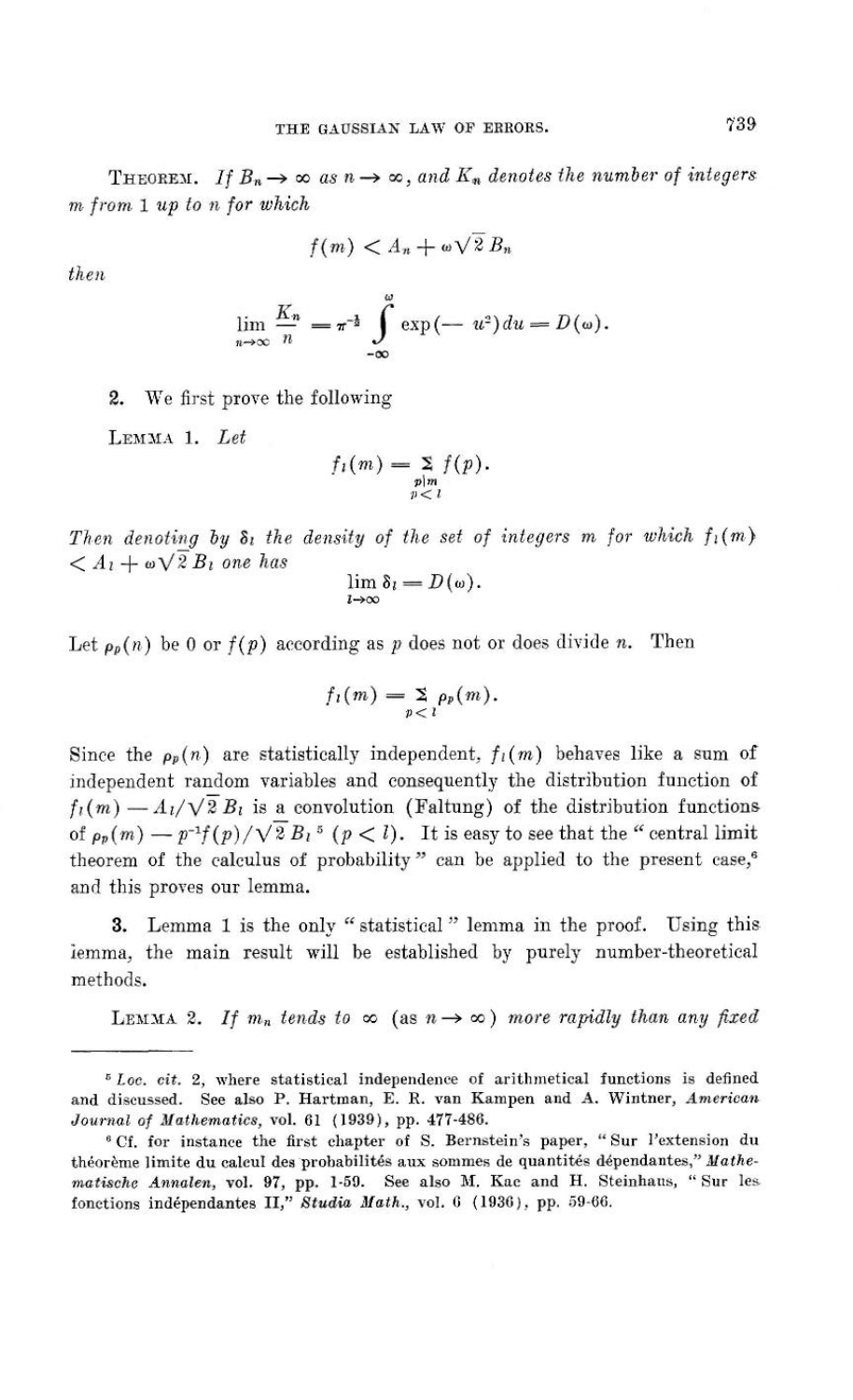power of  $s_n$ , then the number of integers from 1 up to  $m_n$  which are not divisible by any prime less than  $s_n$  is equal to

$$
\frac{m_n e^{-C}}{\lg s_n} + o\left(\frac{m_n}{\lg s_n}\right),\,
$$

where C denotes Euler's constant.

The proof of this statement is implicitly contained in the reasoning of V. Brun on page 21 of his famous memoir "Le crible d'Erasosthène et le théorème de Goldbach"<sup>7</sup> and may therefore be omitted.

Let  $\phi(n)$  represent a function which tends, as  $n \rightarrow \infty$ , to 0 in such a way that  $n^{\phi(n)} \to \infty$ . The function  $n^{\phi(n)}$  will be denoted by  $\alpha_n$  and  $n^{\sqrt{\phi(n)}}$ by  $\beta_n$ . Let  $a_1(n)$ ,  $a_2(n)$ ,  $\cdots$  be the integers whose prime factors are all less than  $x_n$ , and let  $\psi(m:n)$  be the greatest  $a_i$  which divides m. We then have the following

LEMMA 3. The number of integers  $m \leq n$  for which  $\psi(m; n) = a_i(n)$ , where  $a_i(n) \leq \beta_n$  is equal to

$$
\frac{e^{-C_H}}{a_i(n)\phi(n)\lg n}+o\left(\frac{n}{a_i(n)\phi(n)\lg n}\right).
$$

This is a direct consequence of Lemma 2. For consider all those integers  $\leq n$ which are of the form  $r \cdot a_i(n)$  and such that r is not divisible by any prime  $\langle \alpha_n, \rangle$  Evidently, the integers thus defined are all the integers  $\leq n$  for which  $\psi(m; n) = a_i(n)$ . Their number is equal to the number of integers r which are  $\leq n/a_i(n)$  and not divisible by any prime  $\lt \alpha_n$ . The restriction  $a_i(n) < \beta_n$  makes  $n/a_i(n)$  tend to  $\infty$  more rapidly than any power of  $a_n$ and therefore Lemma 2 can be applied (put  $m_n = n/a_i(n)$  and  $s_n = \alpha_n$ ). This completes the proof.

LEMMA 4. The number y of integers  $\leq M$  divisible by an  $a_i(n) > \beta_n$ is less than  $bM\sqrt{\phi(n)}$ , where b is an absolute constant. (It follows from this that the density of the integers which are divisible by an  $a_i(n) > \beta_n$  is less than  $b \sqrt{\phi(n)}$ .

We have

$$
\prod_{n=1}^{M} \psi(m; n) = \prod_{p < a_n} p \sum_{r=1}^{\infty} [M/p^r] < \prod_{p < a_n} p^{2M/p};
$$

and since

$$
\lg \prod_{p < a_n} p^{2M/p} = 2M \sum_{p < a_n} p^{-1} \lg p \sim 2M\phi(n) \lg n
$$

<sup>7</sup> Skrifter Videns, Kristiania, 1920.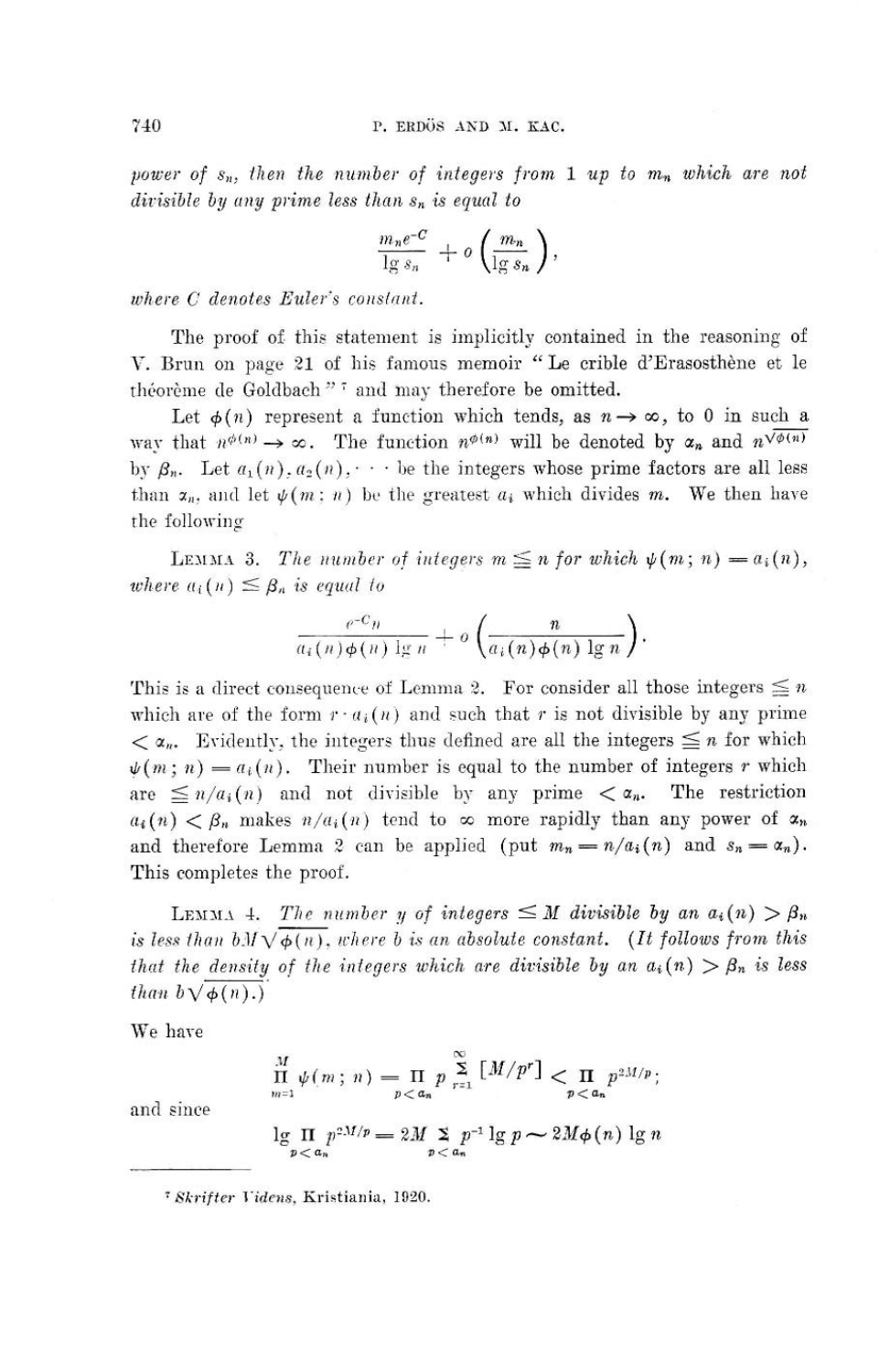one has

$$
\prod_{m=1}^M \psi(m\,;\,n) < n^{bM\phi(n)}.
$$

Hence, finally

$$
(\beta_n)^y = (n^{\sqrt{\phi(n)}})^y < n^{bM\phi(n)}, \quad \text{i. e.,} \quad y < bM\sqrt{\phi(n)}.
$$

4. LEMMA 5. Denote by  $l_n$  the number of integers from 1 up to n for which  $f_{a_n}(m) < A_{a_n} + \omega \sqrt{2} B_{a_n}.$ 

 $(i)$ Then

$$
\lim_{n\to\infty}\frac{l_n}{n}=D(\omega).
$$

Divide the integers from 1 up to *n* which satisfy (i) into classes  $E_1, E_2, \cdots$ so that m belongs to  $E_i$  if and only if  $\psi(m; n) = a_i(n)$ ; and denote by  $|E_i|$ the number of integers in  $E_i$ . One obviously has

$$
l_n = \sum_i |E_i| = \sum_{a_i \leq \beta_n} |E_i| + \sum_{a_i > \beta_n} |E_i|.
$$

By Lemma  $4 \sum_{a_i > \beta_n} |E_i| < b_n \sqrt{\phi(n)}$  and therefore it is sufficient to prove that  $n^{-1} \sum_{\alpha_i \leq \beta_n} |E_i| \to D(\omega)$  as  $n \to \infty$ . On the other hand by Lemma 3

(ii) 
$$
\sum_{a_i \leq \beta_n} |E_i| = \left( \frac{e^{-C} \cdot n}{\phi(n) \lg n} + o \left( \frac{n}{\phi(n) \lg n} \right) \right)_{n \leq \beta_n} \frac{1}{a_i(n)},
$$

where the dash in the summation indicates that it is extended over the  $a_i$ 's satisfying  $f_{a_n}(a_i) < A_{a_n} + \omega \sqrt{2} B_{a_n}$ . In order to evaluate  $\Sigma'$ , divide all the integers into classes  $F_1, F_2, \cdots$  having the property that m belongs to  $F_i$ if and only if  $\psi(m; n) = a_i(n)$  and let  $\{F_i\}$  denote the density of  $F_i$ . Consider now the set  $\Sigma F_i$ , where the dash in summation has the same meaning as above. By putting  $l = \alpha_n$  and using Lemma 1 we have that  $\{S'F_i\} \to D(\omega)$ as  $n \to \infty$  or  $\{\Sigma' F_i\} = D(\omega) + o(1)$ . Now

(iii) 
$$
\sum_{a_i \leq \beta_n} Y_i = \sum' F_i + \sum_{a_i > \beta_n} F_i
$$

and by Lemma 4

(iv) 
$$
\{\sum_{a_i > \beta_n} F_i\} < b\sqrt{\phi}(n).
$$

Furthermore there is only a finite number of  $a_i$ 's which are less than  $\beta_n$  and therefore  $\{\sum_{a_i < \beta_n} F_i\} = \sum_{a_i < \beta_n} \{F_i\}.$  But

$$
\{F_i\} = \frac{1}{a_i(n)} \prod_{p < a_n} \left(1 - \frac{1}{p}\right) = \frac{1}{a_i(n)} \left(\frac{e^{-C}}{\phi(n) \lg n} + o\left(\frac{1}{\phi(n) \lg n}\right)\right)
$$